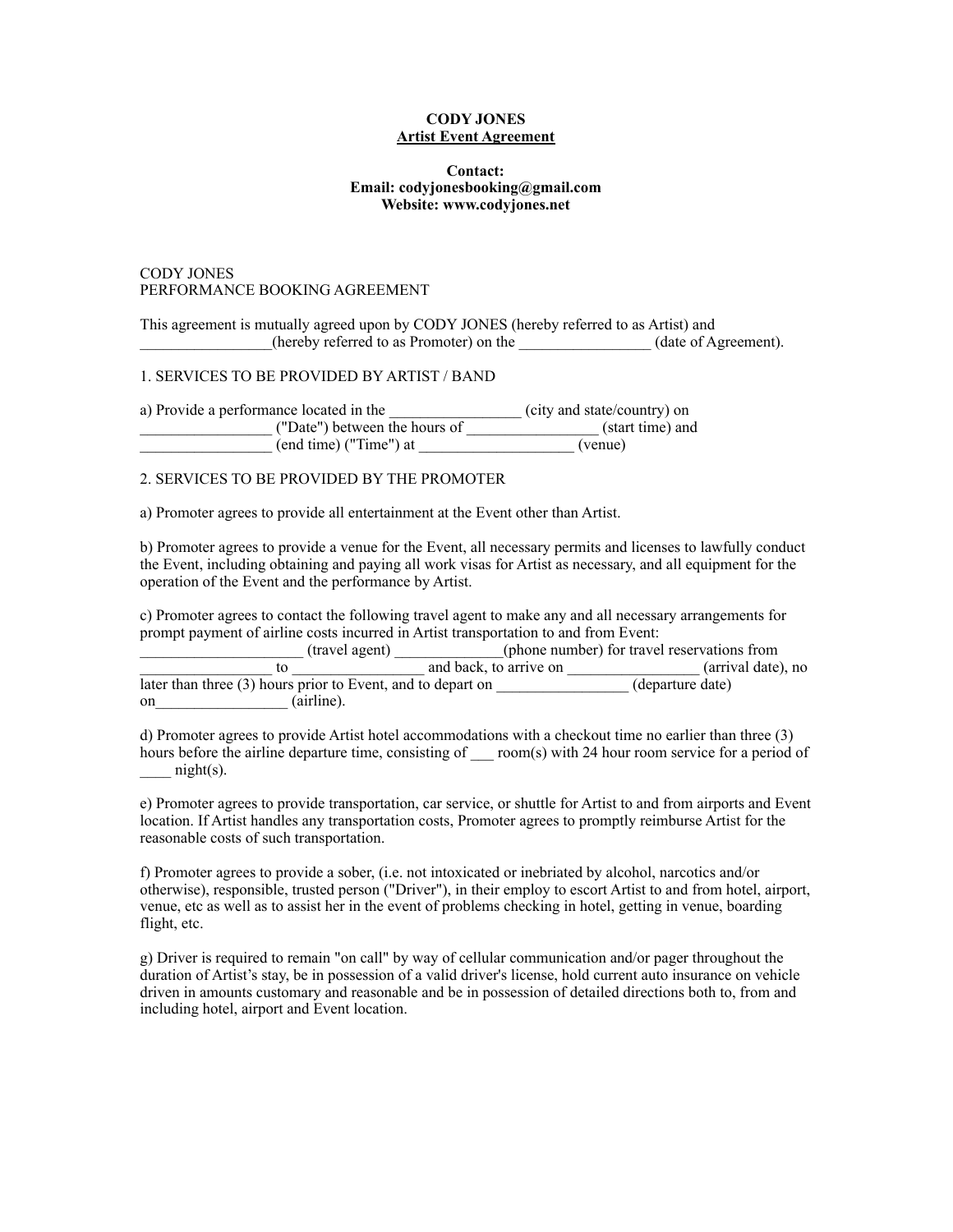#### 3. COMPENSATION OF ARTIST

a) Promoter shall pay Artist the sum of \$ \_\_\_\_\_\_\_ in cash, money order, cashier check("Fee") for the rendering of service(s) hereunder. Payment, along with any correspondence pertaining to this Agreement is to be mailed to:

\_\_\_\_\_\_\_\_\_\_\_\_\_\_\_\_\_\_\_\_\_\_\_\_\_\_\_\_\_\_\_\_\_\_\_\_\_\_\_\_\_\_\_\_\_\_\_\_\_\_\_\_\_\_\_\_\_\_\_\_\_\_\_\_\_\_\_\_\_\_\_\_\_\_\_\_\_\_(address)

b) Promoter shall pay promptly the sum total of all receipts for lodging Artist unless either Promoter or Artist has made other arrangements or reservations to accommodate Artist.

c) Promoter shall pay Artist 50 percent of the Fee as a good faith non-refundable deposit no later than one (1) week after receipt of this contract in order to secure booking engagements. Payment should be made in the form of cash, money order, cashier check made payable to Artist.

d) Promoter shall pay Artist the remaining Fee no later than one (1) hour after her arrival in the form of cash unless otherwise agreed, and prior to the commencement of Artist"s performance.

e) Promoter shall not offset any expenses or taxes of any type against the Fee.

#### 4. CANCELLATION

a) In the event that the Promoter cancels the Event with at least 30 days prior notice from its scheduled Date and Time as detailed hereunder, no refund of any monies paid in advance to Artist shall be made and the balance of the monies due to Artist shall be waived.

b) In the event that within 30 days of the Event, as detailed hereunder, the Promoter cancels the Event or if the Event fails to happen for any reason including Act(s) of God and/or closure by any local, state, or EU Law the full amount due shall be payable to Artist.

c) Notice of cancellation in advance shall be deemed received only upon direct voice contact between Artist and Promoter. In the event that this is not possible Promoter should notify Artist by written communication sent via overnight express delivery.

d) It is hereby agreed and understood that should Artist fail to appear for reasons such as any Act of God, civil war, natural disaster or airline or other transportation problem over which Artist has no control, this Agreement still stands.

#### 5. INVOICING AND PROMOTIONS

a) Artist shall be billed on all promotional materials as: CODY JONES [name and affiliation of Artist]

b) Promoter shall not represent Artist on any promotional materials through the use of derogatory descriptions, gender specific terms or unsuitable images (such as obscene, violent or degrading depictions of women). Any questions regarding the appropriateness of a word, phrase or image should be directed to Artist.

c) The production of and/or distribution of any/all promotional materials displaying Artist's name(s) or likeness prior to Artist being in receipt of the deposit required by paragraph 3(c) is unacceptable.

d) Promoter agrees to provide Artist with copies of all promotional material involved in Event, such as fliers, posters, advertisements, photographs, video and audio recordings, within one week of end of Event.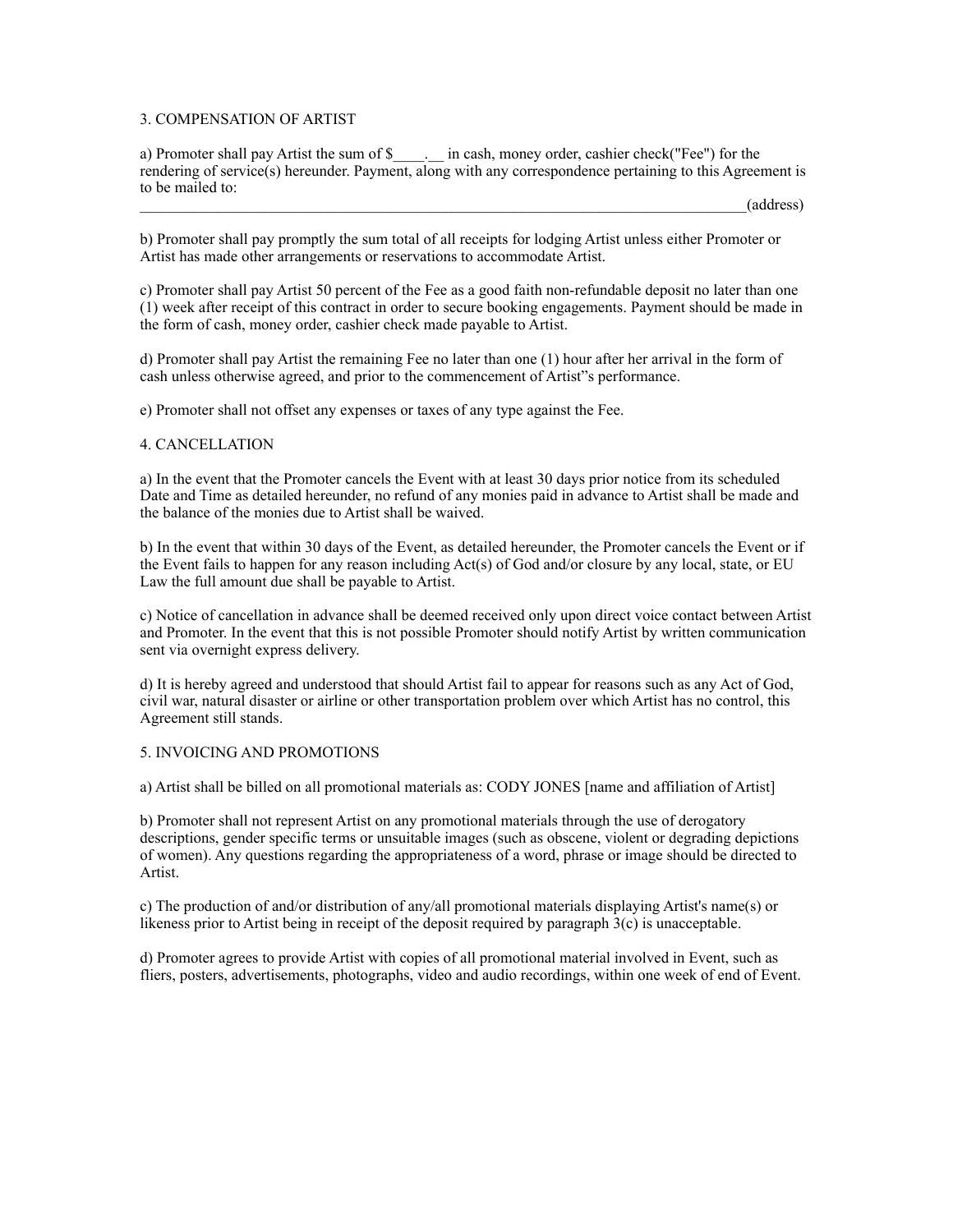#### CODY JONES PERFORMANCE RIDER AGREEMENT

The intention of this rider isn't to put together a list of demands. Rather, it is written to communicate the important points that will help an event run smoothly. Each individual event is different and so many of the points may or may not pertain to you. If you have any questions, or simply wish to make an adjustment to the rider, please contact us. We are very open and approachable, we only ask that you contact us first if you need to make any changes

#### **Legal Issues**

1. The Promoter shall always have reasonable interest in the direction and control of the services of the Artist for this event and expressly reserves the right to be involved in the manner, means, and details of the performance or services of the Artist as well as the ends to be accomplished unless such control or act by Employer is perceived as a detriment to the standards of the Artist, determined by the Artist.

2. All details pertaining to directions and control of manner and means of performance of services by Artist should be specifically discussed prior to the events beginning for benefit of both the Promoter and Artist. All things pertaining to directions and control of manner and means of performance of services not discussed by the Promoter by the start of the engagement will be at the discretion of the Artist. Artist maintains the final word over production, presentation, and performance during Artist<sup>1</sup>s set.

3. If the event is ticketed, Artist reserves the right to obtain a number of complimentary tickets for friends and family. This number will normally not exceed 15-20.

4. No performance of Artist may be recorded, reproduced or transmitted in any manner or means whatsoever, in the absence of a specific written agreement with the Artist relating to and permitting such recording, reproduction or transmission. Please simply ask and you will most likely receive permission.

5. Artist must have 100% top billing in any TV, radio, or print advertising for Artist's events. If there are several artists or speakers at said event, appropriate billing is great.

6. Promoter is encouraged to secure a public insurance policy that adequately covers all liabilities concerning injuries or damage to people or property.

7. We ask that the Promoter provide for Artist, Artist's crew, and all production equipment a reasonably safe working/performing area as well as ample protection from damage and hazard including but not limited to all weather conditions.

8. This agreement to perform services by the Artist is subject to detention by sickness, accidents, riots, strikes, epidemics, weather, acts of God, or any reasonable condition beyond Artist<sup>1</sup>s control.

9. This agreement of the Promoter to perform the duties of this contract is subject to detention by riots, strikes, or acts of God, that make the duties of this contract reasonably impossible to perform, excluding all forms of negligence.

10. The Artist will not be required to perform any provisions or services included in this contract should any term(s) of this contract remain unsatisfied in whole or in part.

11. This Agreement can be voided by Artist if not signed by the Promoter or authorized agent.

12. This Agreement, if canceled, must be canceled in writing notifying Artist by registered USPS letter, mailed to the address listed on this Agreement. Cancellation within 30 days of the scheduled Artist appearance will require 100% payment of Artist honorarium by Promoter. Cancellation within 60 days of the scheduled Artist appearance will require 50% payment of Artist honorarium by Promoter.

13. Sale of merchandise, including but not limited to, Artist's CD's, books, T-shirts, pictures, hats, DVDs and other promotional items will be allowed and encouraged by Promoter before, during and after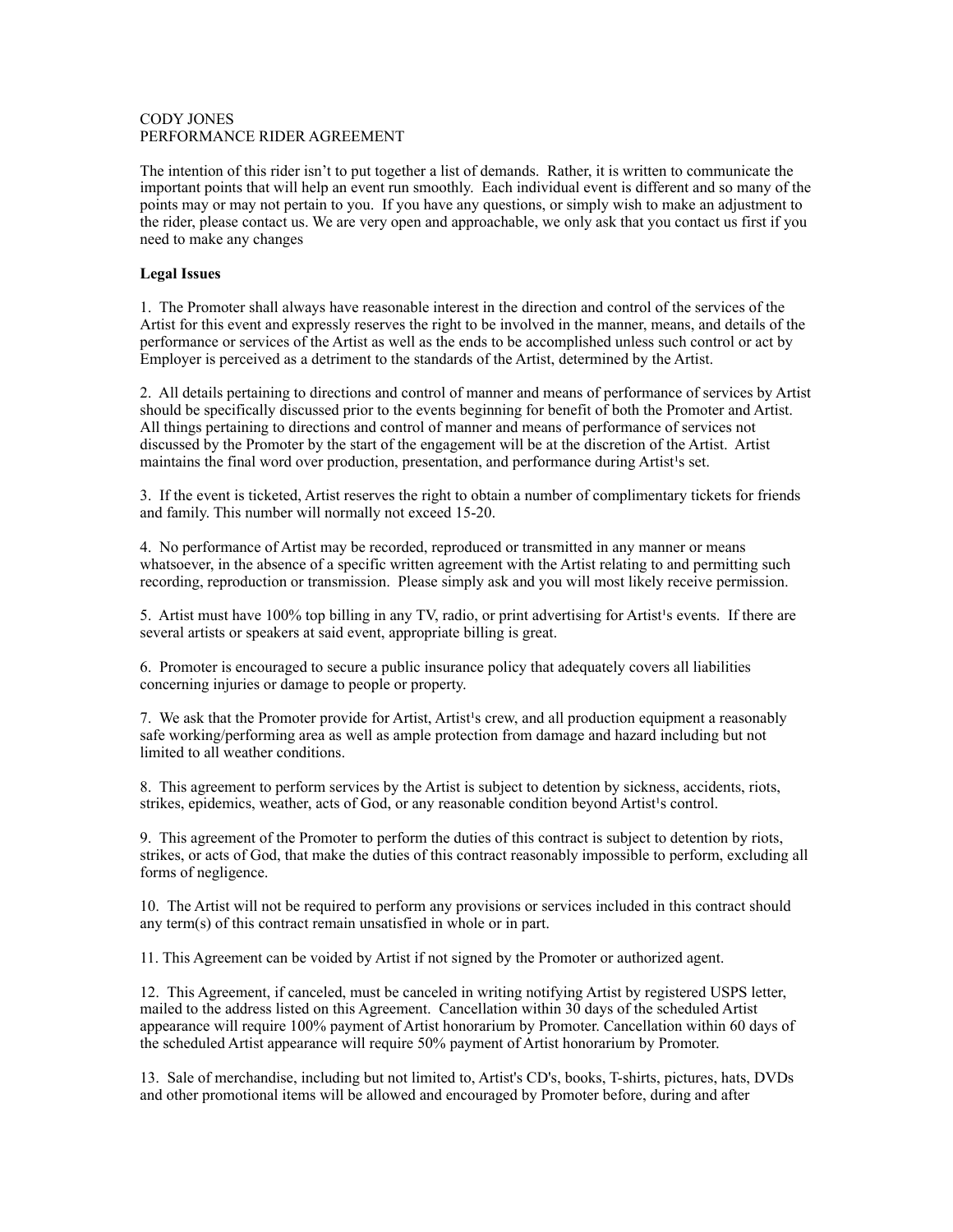scheduled concert/event. Ample space and a prime location, determined by Artist & Promoter, will be made available by Promoter. No merchandise fee will be paid by Artist to Promoter.

#### **Audio Needs**

**These audio and lighting needs are requirements that will enable Artist to accomplish their best for Promoter's event. It is our desire to present Cody Jones and having professional sound and lights, really helps to do this. We are happy to go over these requests on a point by point basis to try and create the best possible sound, without completely draining your finances.** 

House Speaker Cabinets: Professional quality and sufficient number of speakers for the size of the room is more important than the specific brand name or model. Having a sufficient number of subs is also VERY important. Minimum of  $(4)$  one inch horns,  $(8)$  twelve inch mids,  $(12)$  subs.

House Console: If Cody Jones is contracted to bring a back up band, they will need a minimum 24-input front of house console. Allen & Heath,, Soundcraft, or Midas are recommended brands. If Cody is performing solo or with one other player a 16-input front of house console will work fine.

House Drive: The system should have the following: (1) Alesis Midiverb or comparable effects unit, (2) 31-band graphic equalizers, (2) system compressors, (1) CD player for playback, (1) 3- or 4-way crossovers of processors, (1) 32-input snake or (1) 16-input snake.

Monitor Cabinets: If Cody Jones is contracted to bring a band they will need (8) total monitors. (2) for Cody, (2) for drummer, (2) for bass player, (2) for lead guitar player. This includes one (1) drum sub monitor.

Monitor Console: Artist requests a minimum 24-input monitor console capable of delivering ten (10) mixes. If there is not a separate monitor system and the monitor returns are from the house console, Artist can get by with 4-6 mixes. Allen & Heath, Soundcraft or Mackie are some recommended brands.

Monitor Drive: When a separate monitor system is used, it should have a 31-band equalizer inserted for each mix.

Microphones and Stands: The desired microphones and stands are listed on the Input Chart. We are open to other pro quality microphone selections.

Stage Power: It is necessary to have, on the stage, access to four (4) 20 amp electrical outlets for Artist to plug in amps and stage equipment, etc.

Technicians: The system must come with at least (1) qualified house and/or monitor engineer to set up the system and assist in its operation during the show. Artist will NOT provide a front of house engineer, but will be VERY involved in making sure the sound is up to Artist<sup>1</sup>s standards.

Sound Check: A good quality sound check is important to the band. Under normal circumstances, Artist will need 1 hour to sound check after the stage has been completely wired by the audio company. This sound check should be arranged by promoter and artist. If there are opening acts performing it is important that they do not interfere with Cody's sound check and mix.

#### **Lighting Needs**

The quality of the light show enhances the performance and sets the tone and mood for the concert. Once again, contact us directly to discuss alternatives, but we suggest the following: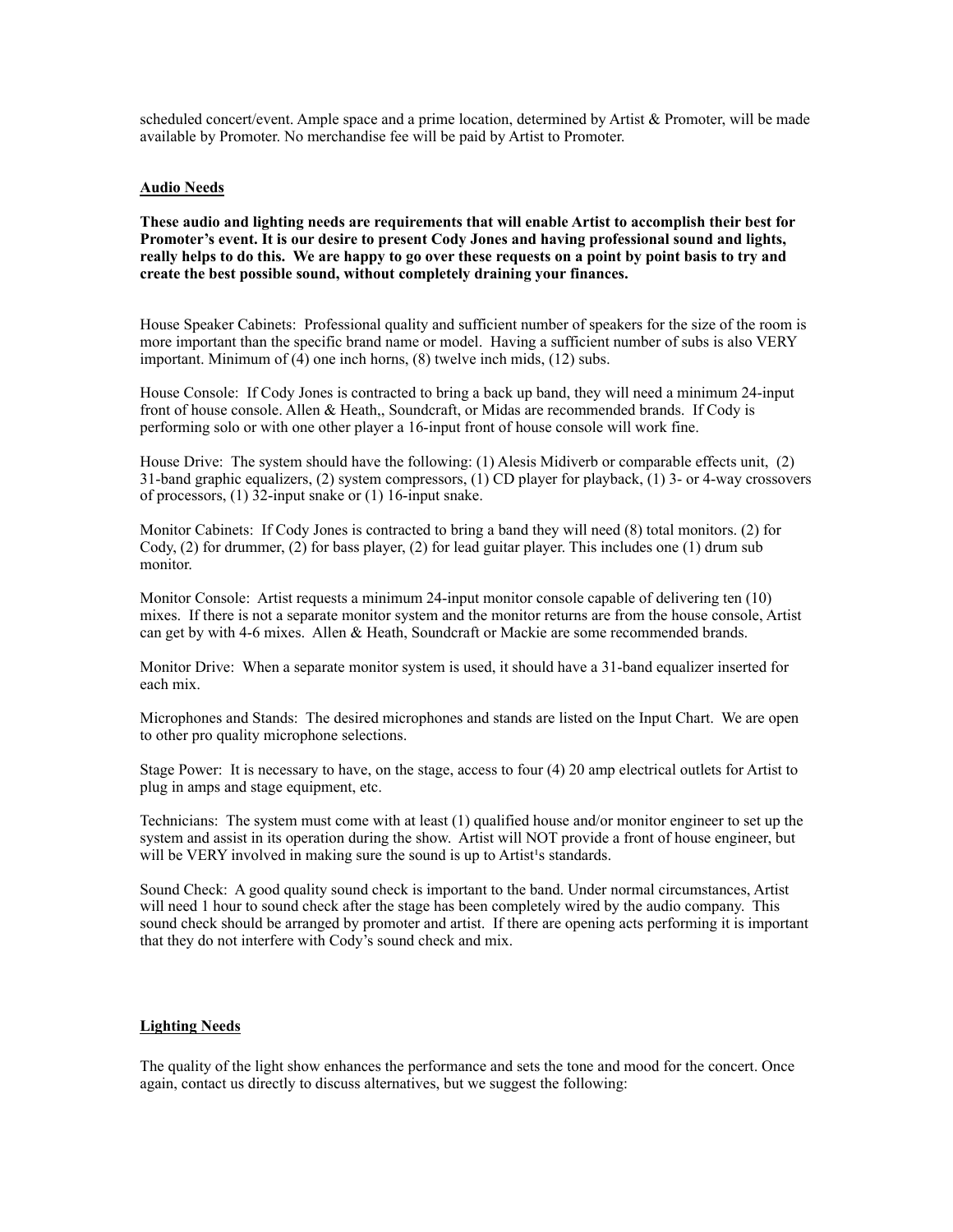Lamps and Truss Sections: Artist desires to have a minimum of 32 PAR 64 lamps. Of course, more would be better. The best way to distribute the lights is to have an upstage truss containing 2/3 of the available lamps with a down stage truss that contains the rest. While any brand will work, LED's, yoke scanners, intelligent lighting, and fog machine/hazer are also highly recommended.

Gel Selection: Artist desires to have a good selection of lighter gel colors (not pastels, though). Please try to stay away form VERY dark colors, as they tend to be harder to see, especially if you have a smaller light show.

Follow spot: A good quality follow spot with color gels is important. It should be of sufficient power and brightness to throw a tight spot on the stage. The follow spot should be placed high enough that it will be able to shoot over the audience directly to the stage.

Personnel: We need a minimum of 1 qualified technician to set up and operate the light system.

Additional Equipment: (1) DF-50 diffuser with fan, (2) Audience lights (Moleplay or other bright lamp systems) hung on the audience side of the downstage truss,  $(4-16)$  professional programmable/moveable lights

Staging Needs

1. Promoter is responsible to provide a clean, clear, flat stage that is ready to go at the Artist's load in time.

2. Promoter is responsible to provide one (1) 8x8 risers that are approximately 1-2 feet tall for the drummer (if available). (BAND DATES ONLY)

#### **General Production Issues**

1. Promoter is responsible for providing complete sound, lighting and staging for event. Refer to Audio, Lighting and Staging Needs above for suggested specifications.

2. Promoter is responsible for keeping the event on schedule, especially when pertaining to opening acts and/or other bands.

3. Promoter is responsible to have two (2) 8-foot tables for merchandise sales.

4. Promoter is responsible to provide Artist with one (1) clean dressing area, one (1) eating area. Please include seating for eight (8) adults total for band dates and seating for (2) adults for solo dates. This is in addition to any seating for staff, crew, promoter, etc. Bathrooms should be in or near the dressing rooms. Dressing rooms, prayer rooms, eating areas and bathrooms should not be accessible to the public.

5. Promoter is to arrange an organized signing after the event with a single-file line by the merchandise table. This will make the signing much smoother giving everyone an equal chance to getting a chance to meet Cody and the band.

#### **Volunteer Needs**

1. Promoter is responsible to have four (4) volunteers available for band dates and (2) volunteers available for solo dates to help load IN and OUT the Artist's band gear and merchandise upon their arrival and at the end of the event.

2. Promoter is responsible to have at least two (2) volunteers assigned to be at the merchandise table one (1) hour before event begins, during entire event, and for 1 hour after event ends. You may rotate 2 different people in and out so that each one don<sup>1</sup>t have to miss the entire event.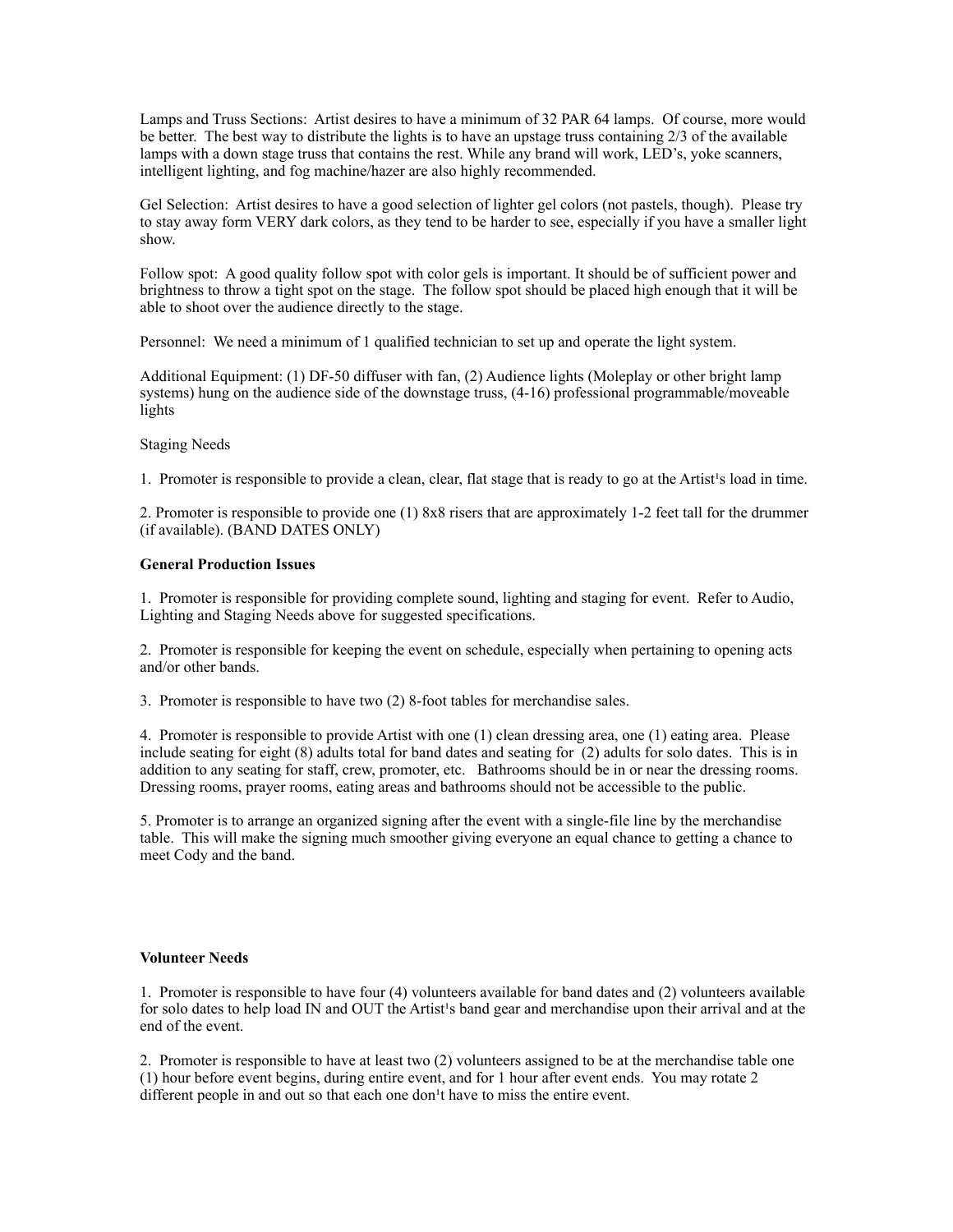3. Promoter is responsible to have one (1) runner who is available 100% of the time for unforeseen needs and event-related errands. This person must be 18 or over.

#### **Ground Transportation (FLY DATES)**

When Cody and the band are flying in for an event they will need to have local ground transportation provided. A van or full sized sport utility vehicle will be needed. They are carrying guitars, luggage, merchandise, and stands which take up a considerable amount of space which means we will need a full size sport utility vehicle or van. On band dates, a 15 passenger van with the back seat removed will be needed. Please be sure that the pick up person is prompt and is standing at baggage claim holding a sign with "Looking for Mr. Jones" posted clearly on it. This helps Cody to find the person much more quickly. You'll recognize Cody carrying his guitar or by his tattoos. If the pick up person feels uncomfortable holding up a "looking for Mr. Jones" sign because (a) they are male or (b) they are married and their husband won't allow it then it is permissible to have it say "C-Rock?". Please make sure the pick-up person doesn't bring their brothers brothers friend of a friend and their whole crew. Only one or two people are necessary for pick-up.

#### **Catering Needs:**

1. Promoter is responsible for all meals surrounding time that Artist is working for Promoter. There are traditionally 4-5 people on band dates and 1-2 people on solo dates traveling with artist who will need to be fed. As an example, Promoter is typically responsible to provide lunch and dinner on the day of, and breakfast on the morning after, an evening concert. The band is not particular, but we do request that you have some good grub. An example would be hamburger and fries for lunch along with some ice cold Coca Cola. And for dinner, chicken strips, mashed potatoes and corn or burritos, chips and salso or queso dip with limes is solid. Cody loves Mexican food so getting the local Mexican restaurant to cater is an excellent idea. It's also a huge treat for the guys to have something to eat after the concert like hot wings, tortilla chips with mild/medium salsa and guacamole, or hamburgers from Burger King. Something simple that can be served on site as well, such as pepperoni and cheese pizza.

Cody would love to be able to "go out" to eat, but time is usually very restrictive so it's best to have the meals served right on site. But if time permits Cody likes good Chinese, Mexican, or classic American food. The promoter is more than welcome to join Cody for meals. Cody doesn't mind hanging out with the promoter and others after the show however due to such a demanding schedule it is important that the promoter is time sensitive and able to take Cody back to the hotel ASAP.

2. Promoter should provide drinks (2 cases of Coca-Cola, 48 bottles of Stella Beer, 8 bottles of Lemon-Lime Gatorade, 2 cases of Red Bull and 2 cases of bottled waters) along with lime and lemons and a few "munchies" (like tortilla chips with mild/medium salsa and guacamole, cookies, and fruit snacks) for the dressing rooms.

3. In addition, Promoter should provide at least 4 bottled waters per person for the stage.

#### **Accommodations:**

Please have a minimim of 2 hotel rooms with internet access for band dates and 1 hotel room with internet access for solo dates reserved for the band. These rooms should be non-smoking, two double rooms.

\*\*IT IS VERY IMPORTANT THAT THE HOTEL ROOM(S) IS RESERVED UNDER THE NAME C-ROCK AND IS ALREADY PAID FOR BY PROMOTER ON ARRIVAL. PLEASE TAKE CARE OF THIS AHEAD OF TIME\*\*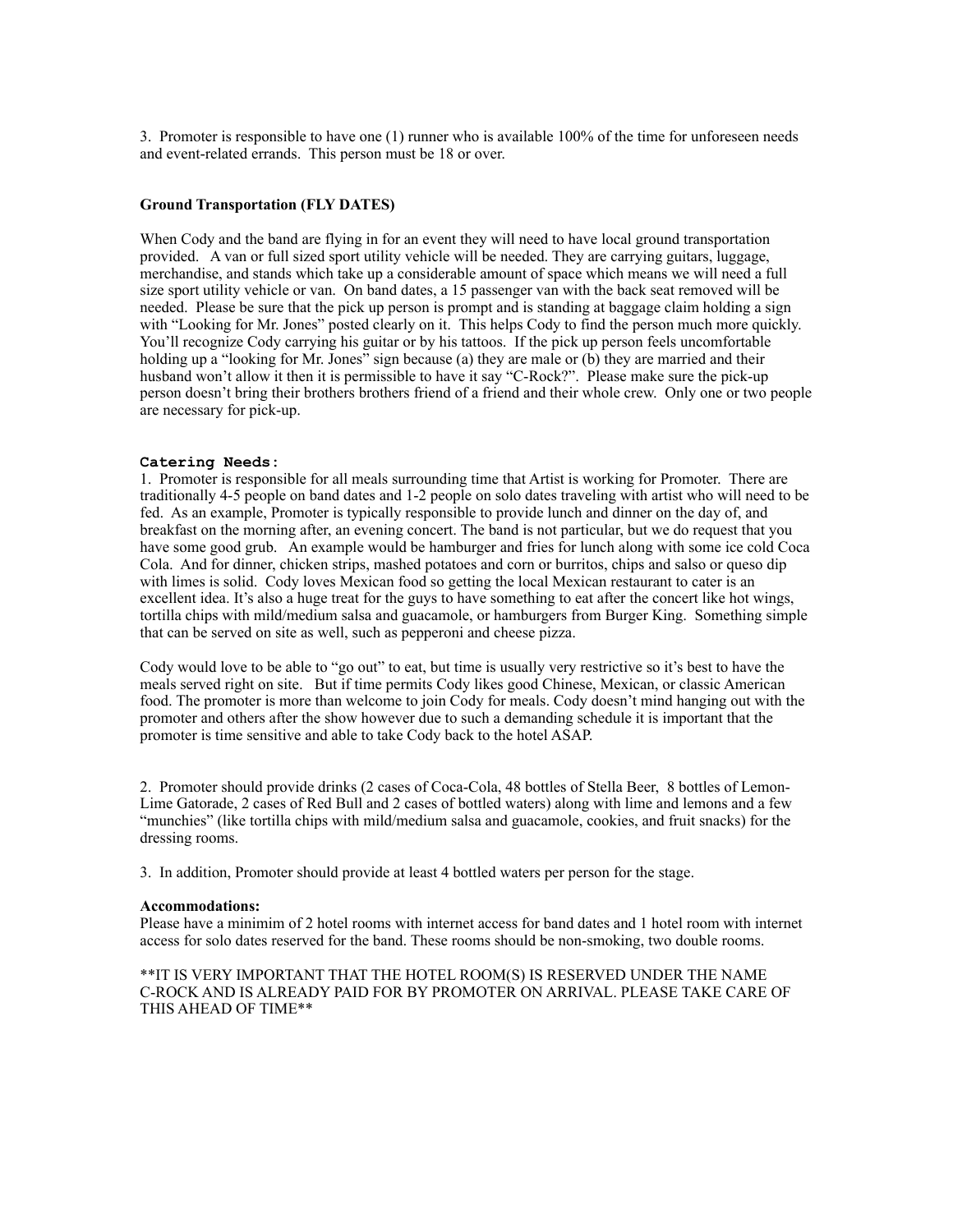#### **Backline Gear: (for fly dates and/or when requested by artist)**

(BAND DATES)

Drums: Yamaha, DW, Pearl, Tama, or Truth 5-piece kit ( kick, snare, 3 toms, preferably 12 in rack, 14 in hanging floor tom ), 5 cymbal stands, hi hat stand, tom stand (hardware clamp), drum throne, DW or Tama hardware highly recommended.

Cymbals: Sabian AAX, or AA, or Zildjian A Custom or K series. Sizes: 17 in, 18 in, & 19 in crashes, 20 in or 22in ride, 13 in or 14 in hats.

Bass: Ampeg head and Ampeg 8x10 cabinet or SWR 8x10 cabinet.

Guitar: 2 Mesa Triple Rectifier head, 2 Mesa or Marshall  $4x12$  cabinet or  $2 \sim$  Fender, Matchless, Bad Cat, 65 Amps class A combo amp

Percussion: Bongos with stand. Djiembe hand drum.

#### **CODY JONES ~ INPUT LIST (BAND DATE)**

CHANNEL INPUT MIC TYPE STAND TYPE

- 1 kick D 112 short boom
- 2 snare SM 57 short boom
- 3 snare 2 SM 57 short boom
- 4 hat SM 81 short boom
- 5 tom 1 SEN 421 short boom
- 6 tom 2 SEN 421 short boom
- 7 tom 3 SEN 421 short boom
- 8 floor tom SEN 421 short boom
- 9 overhead left C 414 tall boom
- 10 overhead right C 414 tall boom
- 11 bass (line  $1$ ) active DI n/a
- 12 bass (line 2) SM 57 short boom
- 13 acoustic (line 1) active DI n/a
- 14 guitar1 (line 1) SM57 short boom
- 15 guitar2 (line 2) SM57 short boom
- 16 click/ipod active DI n/a
- 17 lead vox beta 58 tall boom
- 18 guitar2 vox beta 58 tall boom

#### **CODY JONES ~ INPUT LIST (SOLO DATE)**

CHANNEL INPUT MIC TYPE STAND TYPE

1 acoustic (line 1) active DI n/a

2 lead vox beta 58 tall boom stand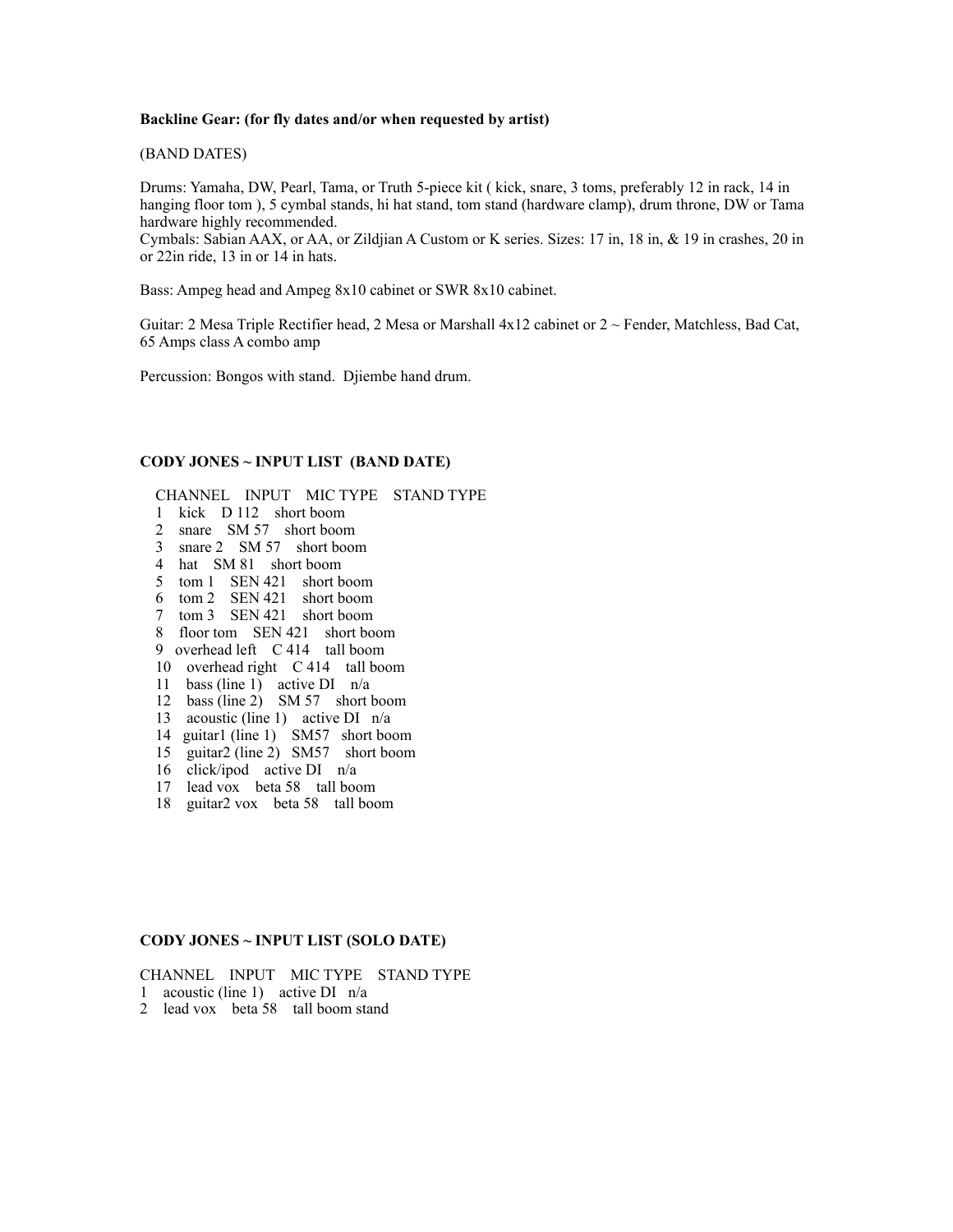#### **CODY JONES ~ INPUT LIST (SOLO DATE w/Percussion)**

CHANNEL INPUT MIC TYPE STAND TYPE

- 1 acoustic (line 1) active DI n/a
- 2 lead vox beta 58 tall boom stand
- 3 lead vox beta 58 tall boom stand
- 4 bongos SM 57 short boom
- 5 djiembe D 112 short boom

#### **Additional Information:**

1. Monitors Mixes: Five (4) individual monitor mixes for band dates (one drum sub) One (1) monitor mix for solo dates. (3) monitor mixes for solo dates w/percussion. Cody will need two monitor wedges.

2. Cody does NOT provide own front of house guy, but will be VERY involved in shaping the sound to his satisfaction. Cody should have full access to the console and outboard gear during Artist<sup>1</sup>s sound check and/or set.

Please sign below signifying that you have read and are able to follow the requests in the rider.

Name Date Signature Signature Date Date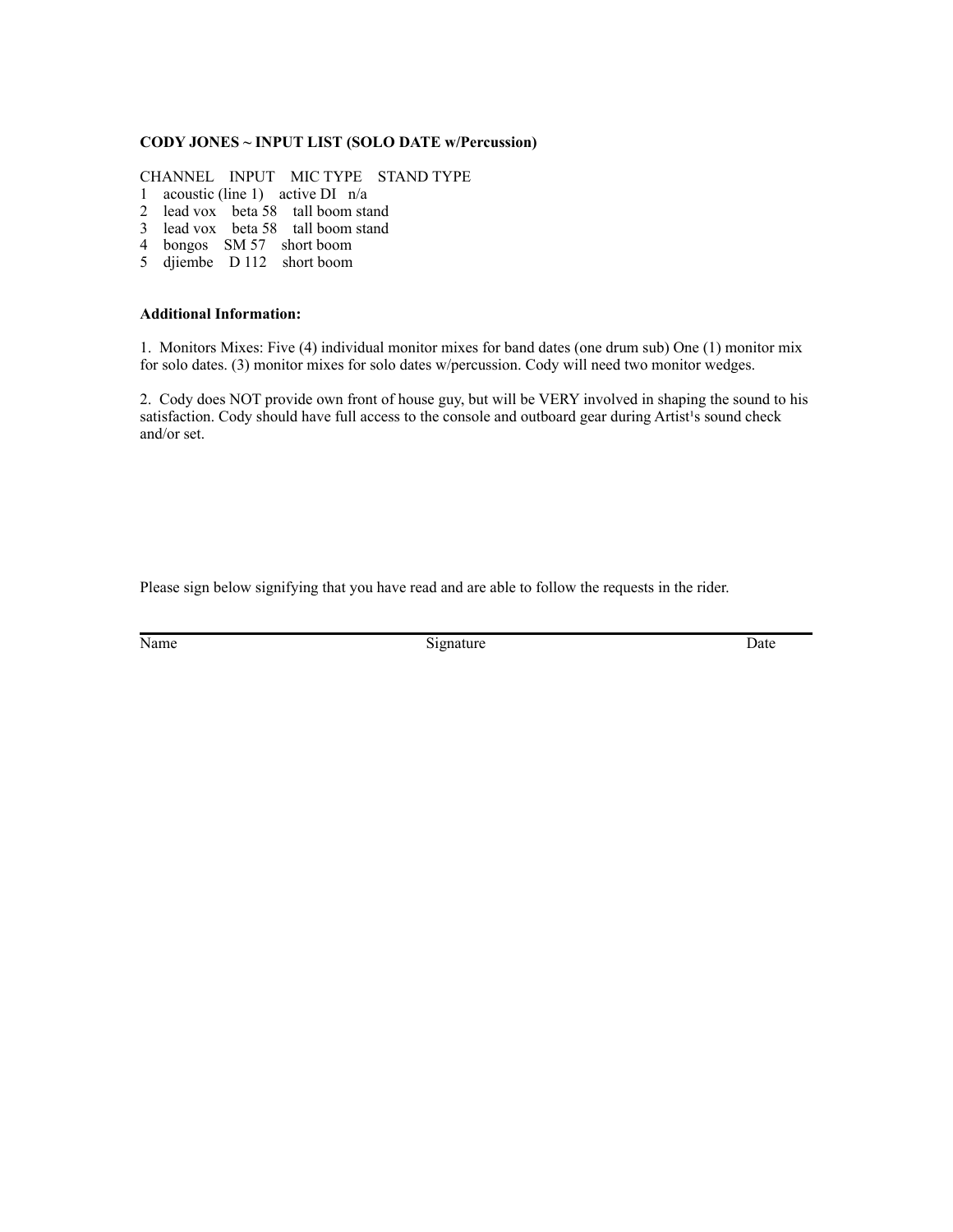# **Cody Jones**

 **(Show advance sheet)** 

Please return to: booking@codyjones.net ASAP! A minimum of 2 weeks from your show date is extremely helpful for us.

| Date of show:                       | doors: | start time:                    |        |
|-------------------------------------|--------|--------------------------------|--------|
| Promoter name:                      |        |                                | cell:  |
| Indoor or outdoor show:             |        |                                |        |
| Name and full address of the venue: |        |                                |        |
| Load in time:                       |        | Names of volunteers:           |        |
|                                     |        |                                |        |
| Sound check time:                   |        | Name/number of sound engineer: |        |
| Lunch time:                         |        | Dinner time:                   |        |
| Merch volunteers names (2-3):       |        |                                |        |
| Hotel info: name:                   |        |                                | phone: |

Conformation numbers:

Full address:

Special notes to the Artist: Cody intends to make your event awesome! Please give him a full understanding of what you would like at this event.

| For fly dates only:                        |                                                                            |
|--------------------------------------------|----------------------------------------------------------------------------|
| Name of the closest international airport: |                                                                            |
| Name/cell of the person picking Cody up:   |                                                                            |
| Backline gear provided:                    |                                                                            |
|                                            | Flight info: this info will be completed by the artist and returned to you |
| Arrival date:                              | return date:                                                               |
| Airlines:                                  | airlines:                                                                  |